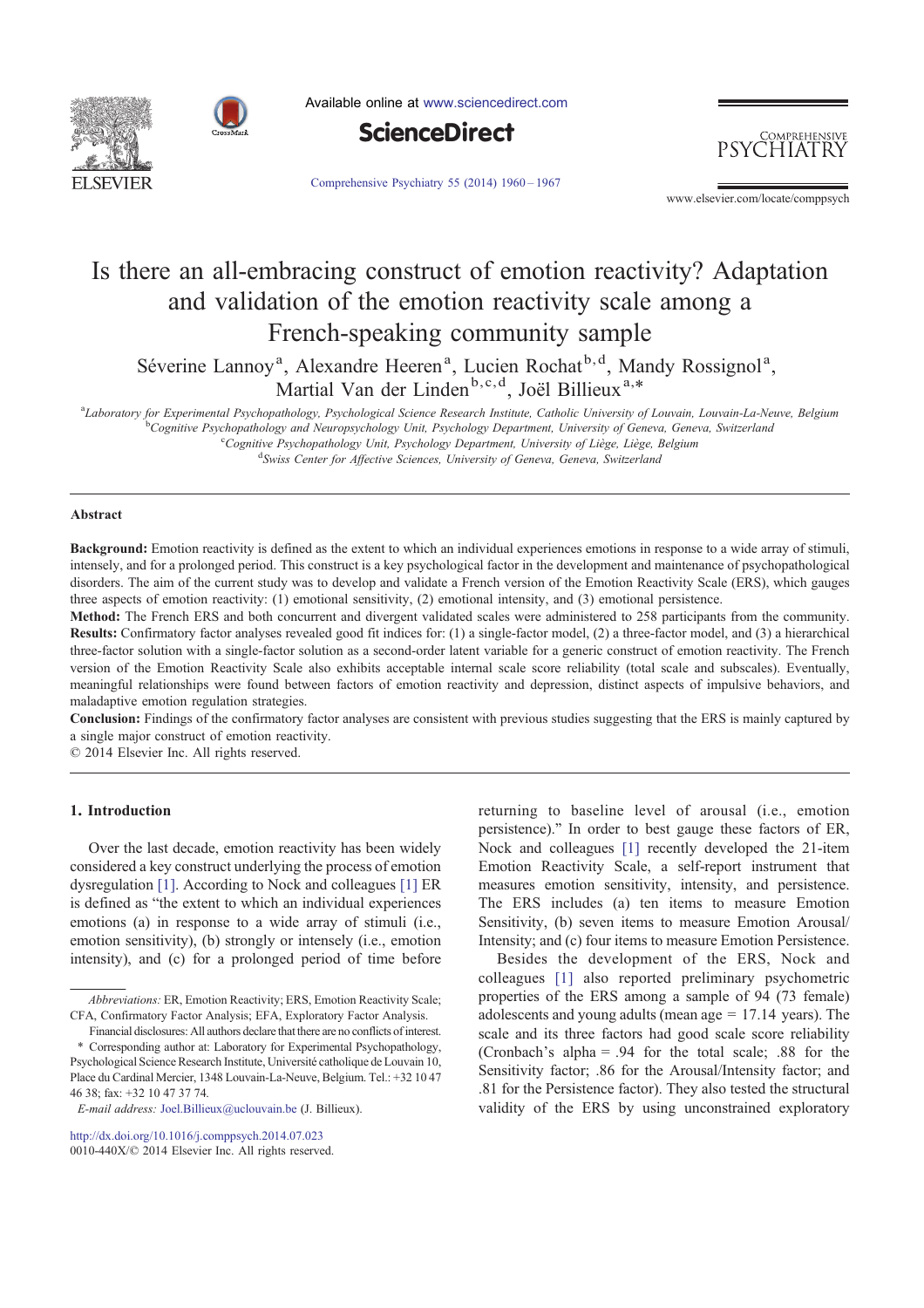factor analyses. Their results suggested that a single factor of ER best characterized the data.

More recently, a Dutch version of the scale [2] has been developed and validated with confirmatory factor analyses. Claes and colleagues [2] were the first to use CFA to test the structural validity of the scale among a sample of 651 high school students (mean age  $= 16.38$  years). While they also found good scale and subscale score reliabilities (Cronbach's alpha =  $.95$  for the total scale;  $.89$  for the Sensitivity subscale; .88 for the Arousal/Intensity subscale; and .77 for the Persistence subscale), their CFA revealed that both a single-factor and a three-factor model fit the data well. However, as the three-factor model did not obtain a significantly better fit than the more parsimonious model. they preferred the single-factor model.

As a consequence, uncertainty still abounds regarding the structural nature of the scale. This point is critical as, although the EFA and CFA of these two studies both suggest that a single-factor model best fit the data, the studies also pointed out that the three factors exhibited good scale score reliability. In our opinion, one innovative way to tackle this problem may be to test a hierarchical model that combines both the overarching ER construct and its three factors. Moreover, both Nock and colleagues [1] and Claes and colleagues [2] conducted their EFAs and CFAs on a sample of adolescents and young adults, hence restricting their sample in terms of the age and educational level of participants. Ensuring structural validity among a more representative sample (age range from 18 to 79 years) is a critical point so that one can generalize from this measure to the concept that it is intended to index. Alongside this limitation, no French adaptation of the ERS has previously been conducted. This is an important issue, given that French is the official language in 32 countries and territories worldwide.

Recent studies have shed light on the link between ER and psychopathology. Indeed, several studies showed that higher ERS scores were associated with a wide range of psychopathological symptoms and problematic behaviors. For instance, ERS scores were positively related to selfinjurious thoughts and behaviors [3]. Moreover, this study showed that the link between nonsuicidal self-injury and ER is mediated by the use of cognitive suppression (i.e., a dysfunctional emotion regulation strategy). Similarly, recent studies suggested that nonsuicidal self-injurers had higher ERS global scores (with no difference among the three factors) compared with those of a control group [4,5].

In the same vein, validation studies of the ERS also emphasized interesting relationships. On one hand, when developing the original ERS, Nock and colleagues [1] showed that ER was positively correlated with behavioral inhibition, fear, proneness to frustration, and aggressive tendencies. The scale also negatively correlated with attention and behavioral control measurements, thereby suggesting that a higher ERS score relates to poor selfcontrol, in line with previous studies showing that emotional arousal may impair top-down control processes [6,7]. Nock and colleagues [1] also reported positive correlations between the ERS and indices of psychopathology such as negative mood, anxiety, and proneness to eating disorders. Additionally, they found that the ERS score mediated the relations between the presence of psychopathology and both nonsuicidal self-injury and suicide-related ideation. On the other hand, Claes and her colleagues [2] showed that ER related positively to negative affect and negatively to effortful control. These authors also shed light on the specific links between ER and the use of emotion regulation strategies. ERS scores positively correlated with a higher frequency in the use of distinct emotional regulation strategies (i.e., palliative coping, avoidance, social support seeking, passive/depressive reactions, and inadequate expressions of emotions). High ER has also been related to a reduced use of active problem solving, a cognitive emotion regulation strategy that helps reduce negative affect [8].

As a consequence, the present study was designed to address two main questions. First, does the ERS fit a singlefactor solution among a French-speaking community sample? More specifically, we hypothesized that, as observed by both validation studies [1,2], a single-factor of ER should best characterize the data. However, we also predicted that a hierarchical CFA should support a hierarchical model that combines both the overarching ER construct as a second-order latent variable and its three factors as latent variables. Second, can the psychometric properties of the English version of the ERS be replicated in a French-speaking sample? To this end, we were particularly interested in exploring the scale and subscale score reliabilities, as well as external validity. Regarding this latter point, we aimed to explore its relation to depression, impulsivity, and emotional regulation strategies for consistency with previous studies  $[1-3]$ . We formulated several predictions. First, high ER would be associated with depression symptoms. Second, high ER would be related to urgency, a facet of impulsivity that is specifically related to the tendency to act rashly in intense emotional contexts [9,10]. Third, high ER would be positively associated with the frequent use of maladaptive emotion regulation strategies (rumination, catastrophizing, blaming others, and selfblame) and negatively associated with the use of adaptive emotion regulation strategies (acceptance, positive reappraisal, positive refocusing, refocus on planning, and putting into perspective). For this last point, we hypothesized that higher ER scores would affect the ability to produce a functional response to an emotional situation.

# 2. Method

# 2.1. Participants and Procedure

An online survey was administered to 258 French-speaking volunteers (56 men) from the community, with ages ranging from 18 to 79 years ( $M = 38.16$ ,  $SD = 13.87$ ). Participants were recruited by advertising through the mail and through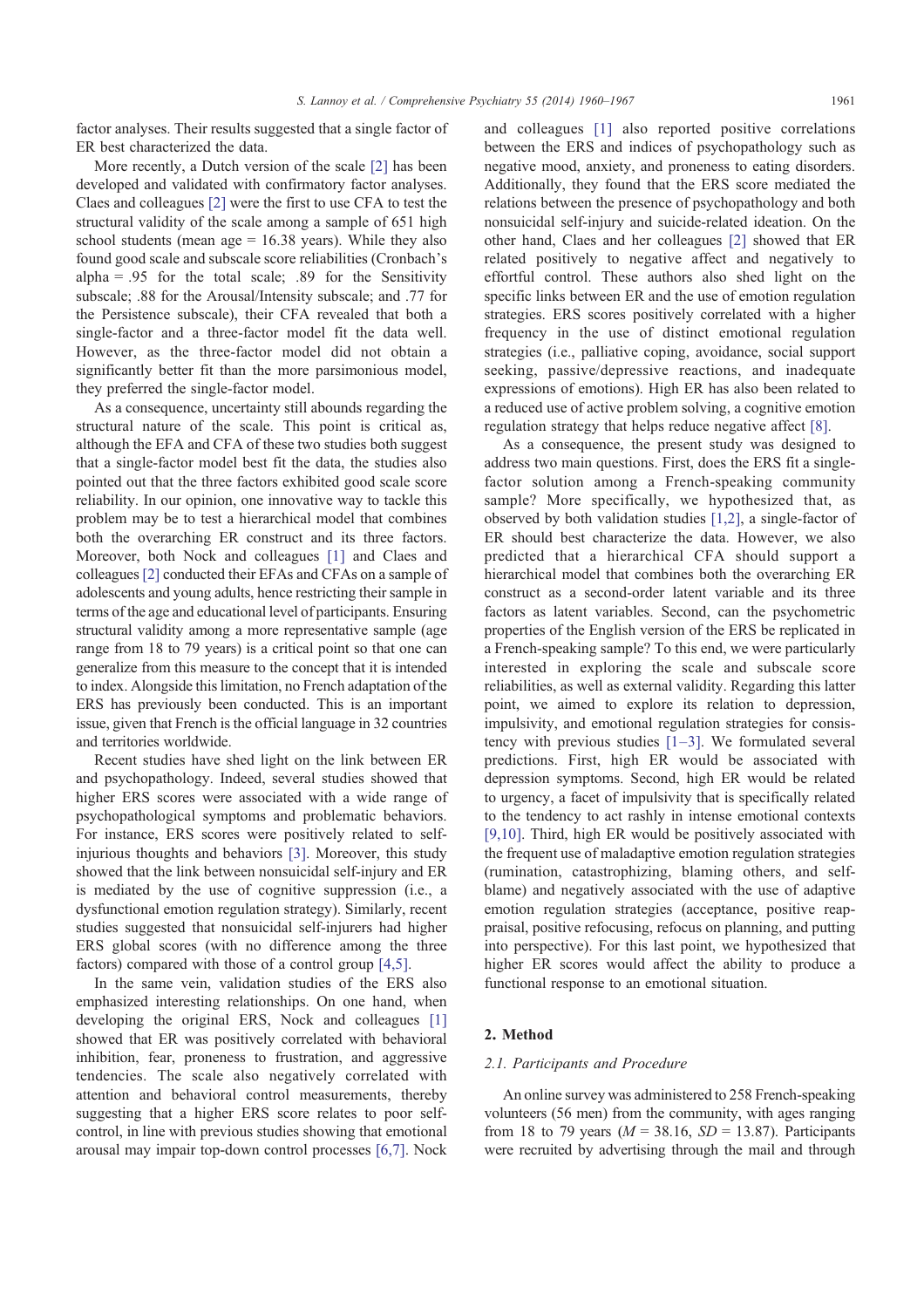social (e.g., Facebook) and research networks (e.g., Groupe de Réflexion en Psychopathologie Cognitive; Relais d'Information sur les Sciences de la Cognition). All participants gave online consent prior to starting the survey. No personal data were recorded (including IP address). Some participants, who agreed to participate in a longitudinal study, were invited to provide an email address for further contact with the research team. After participants have decided to fill the online survey, they had to answer to all questions. The study protocol was approved by the Ethical Committee of the Psychology Department of the Catholic University of Louvain and carried out according to the 1964 Declaration of Helsinki.

#### 2.2. Measures and procedure

Participants completed several questionnaires: the French version of the Center for Epidemiologic Studies Depression scale (CES-D) [11]; the short UPPS Impulsive Behavior scale (UPPS-P) [12]; the French version of the Cognitive Emotion Regulation Questionnaire (CERQ) [8]; and the French adaptation of the ERS.

The French ERS consisted of 21 items translated into French from the original English version of the ERS [1]. The scale was developed as follows: (1) Three authors of this study (J.B., L.R., M.V.D.L.), with the help of an English– French bilingual translator, translated the 21 items of the original ERS into French; (2) another English–French bilingual translator translated the French version back into English; and (3) all discrepancies identified between the original ERS and the back-translation were discussed until a satisfactory solution was found. The items of the scale measure three factors of ER: emotional sensitivity (e.g., "I tend to get emotional very easily"), intensity (e.g., "When I experience emotions, I feel them very strongly/intensely"), and persistence (e.g., "When I am angry/upset, it takes me much longer than most people to calm down"). Items are rated on a 5-point scale ranging from 0 (*not at all like me*) to 4 (completely like me).

The French CES-D [11] is a validated 20-item self-report questionnaire that assesses depressive symptoms over the past week. Items are rated on a 4-point scale: 0 (rarely or none of the time = less than 1 day); 1 (some or a little of the  $time = 1$  to 2 days); 2 (occasionally or a moderate amount of the time  $= 3$  to 4 days); or 3 (most or all of the time  $= 5$  to 7 days). The validation study assessed four facets of depression and reported good scale score reliabilities [11]. Cronbach's alpha was .70 in the current sample, supporting a good score reliability.

The UPPS-P [12] is a 20-item self-report measure that assesses five facets of impulsivity: positive urgency (e.g., "When overjoyed, I feel like I can't stop myself from going overboard"); negative urgency (e.g., "When I feel rejected, I will often say things that I later regret"); (lack of) perseverance (e.g., "I am a person who always gets the job done"); (lack of) premeditation (e.g., "I usually make up my mind through careful reasoning"); and sensation seeking (e.g., "I welcome new and exciting experiences and sensations, even if they are a little frightening and unconventional"). Items are rated on a 4-point scale ranging from 1 (I agree strongly) to 4 (I disagree strongly). This measure has good internal consistency and test-retest stability. The validation study of the short UPPS-P reported good scale score reliabilities [12]. Similarly, Cronbach's alphas in the current sample ranged between .76 and .87 for the various subscales, corroborating its good scale reliability.

The French CERQ [8] is a validated 36-item self-report questionnaire that assesses nine emotional regulation strategies. Five strategies are "adaptive": acceptance (e.g., "I think that I have to accept that this has happened"), *positive* refocusing (e.g., "I think of nicer things than what I have experienced"), refocus on planning (e.g., "I think of what I can do best"), positive reappraisal (e.g., "I think I can learn something from the situation"), and *putting into perspective* (e.g., "I think that it all could have been much worse"). Four strategies are "maladaptive": self-blame (e.g., "I feel that I am the one to blame for it"), rumination (e.g., "I often think about how I feel about what I have experienced"), *catastrophizing* (e.g., "I continually think how horrible the situation has been"), and blaming others (e.g., "I feel that others are to blame for it"). Items are rated on a 5-point scale ranging from 1 (almost never) to 5 (almost always). Cronbach's alpha in the current sample was .69 for *acceptance strategy*. Satisfactory to good indices of internal consistency were observed for other facets, with alphas ranging from .71 to .85. These results were consistent with previous studies [8,13].

# 3. Results

#### 3.1. Data Analysis

Before performing the analysis, we conducted the Kolmogorov–Smirnov test on each item of the ERS. Normality was not achieved for all items ( $p < .01$ ). Moreover, the standard method of estimation in structural equation modeling is maximum likelihood, which assumes multivariate normality of manifest variables. Indeed, a frequent error when performing CFA is that the normality of the data is not taken into account multivariately [14]. In our case, multivariate kurtosis was in fact high, with a Mardia's coefficient [15] of 89.02 (with a cutoff value of 23.00), indicating a lack of multivariate normality. The items of the ERS refer to a sample of psychological processes that can be present or absent with varying frequency. This makes non-normality and categorization problems likely [16,17]. Therefore, using standard normal theory estimators with these data could produce estimation problems. Various formulas can be applied to correct for the lack of multivariate normality when performing CFA. The most appropriate approach is to use an estimation method that makes no distributional assumptions, such as the unweighted least squares (ULS) estimation method. ULS is analogous to ordinary least squares in traditional regression.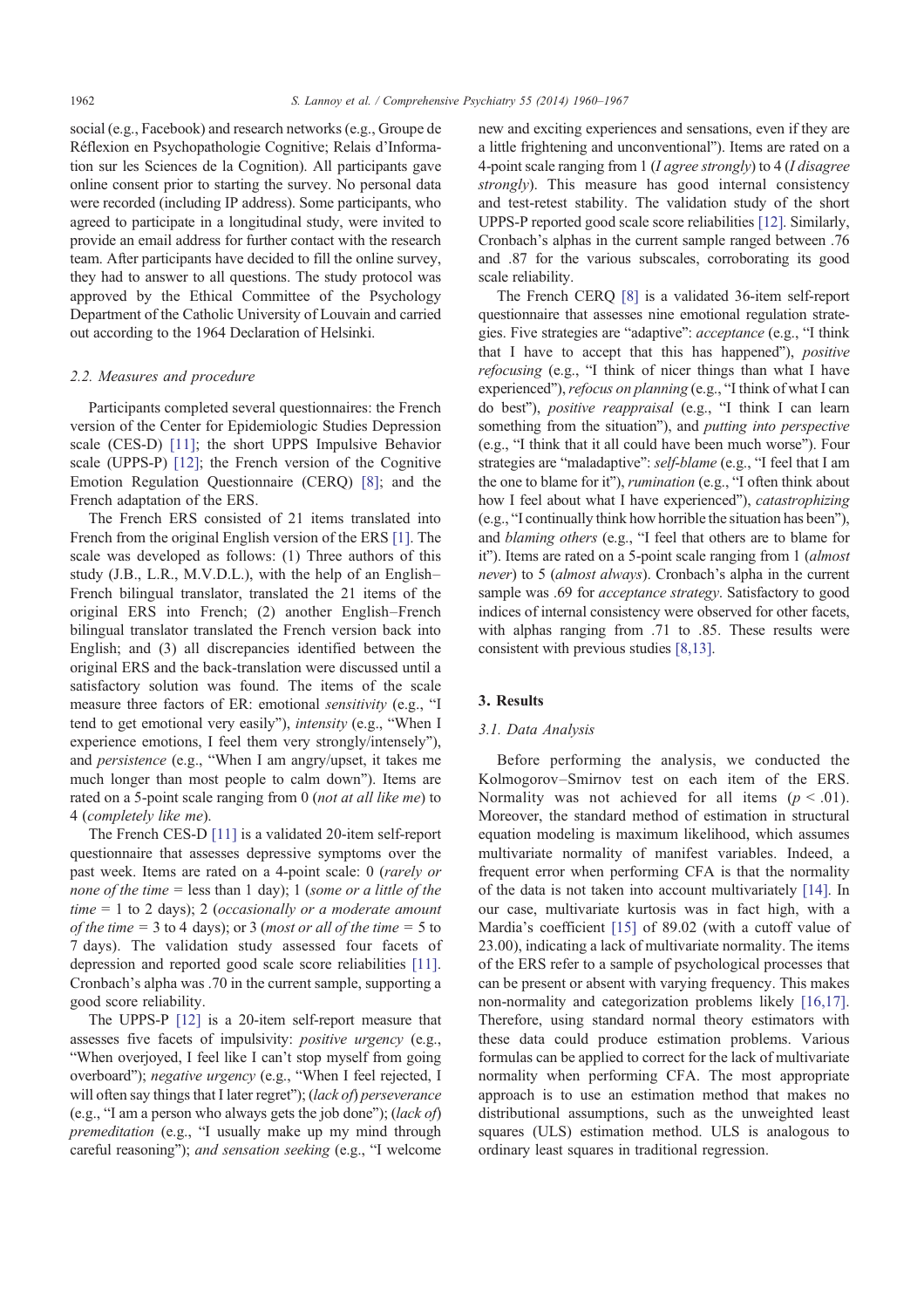Because the covariance matrix might not be as asymptotically distributed as chi-square with the ULS method, the chi-squared test and other fit indexes based on such statistics cannot be computed and are thus not reported [18]. Instead, we used the following fit indices: (a) Goodness-of-Fit Index (GFI); (b) Adjusted Goodness-of-Fit Index (AGFI); (c) Parsimony Goodness-of-Fit Index (PGFI); and (d) Parsimony Ratio (PRATIO). Incremental and residual fit indices cannot be used with the ULS method [18].

GFI is an absolute fit index with a corresponding adjusted version, the AGFI, developed to incorporate a penalty function for the addition of free parameters in the model [19]. The GFI is analogous to R-square and performs better than any other absolute fit index regarding the absolute fit of the data [20,21]. Both GFI and AGFI have values between 0 and 1, with 1 indicating a perfect fit. A value of .80 is usually considered as a minimum for model acceptance [22].

PGFI and PRATIO are parsimony-based fit measures. Absolute fit measures judge the fit of a model per se without reference to other models that could be relevant in the situation [23]. Parsimony-adjusted measures introduce a penalty for complicating the model by increasing the number of parameters in order to increase the fit. Usually parsimony fit indices are much lower than other normed fit measures. Values larger than .60 are generally considered satisfying [24].

The present context also requires comparing fit across different models that are not necessarily nested (i.e., one model is not simply a constrained version of the other). Therefore, we also reported the Akaike Information Criterion (AIC), the Browne–Cudeck Criterion (BCC), and the Expected Cross-Validation Index (ECVI) [25], which are most suited for comparison of non-nested models [24]. AIC, BCC, and ECVI are fit measures that are based on information theory. These indices are not used for judging the fit of a single model, but are used in situations in which one needs to choose from several realistic but different models. These indices are a function of both model complexity and goodness of fit. For these indices, low scores refer to simple well-fitting models, whereas high scores refer to complex poor-fitting models. Therefore, in a comparison-model approach, the model with the lower score is to be preferred.

## 3.2. Structural validity

On the basis of previous studies [1,2], three structural models were tested with CFA: (a) a model including only the three factors as latent variables (Model A); (b) a model with a single principal factor (Model B); and (c) a hierarchical model with the three factors as latent variables and a general ER factor as a second-order factor (Model C). These three models correspond to a standard approach to testing the structure of potentially hierarchically structured constructs [26].

Table 1 displays the fit indices of the three models, which are very good in all three. However, although the AIC was favorable to Model A, both the BCC and ECVI were

Table 1 Fit index values for the different tested models ( $N = 258$ ).

|        |             |                 |     | Model df GFI AGFI PGFI PRATIO AIC | – BCC                                        | ECVI |
|--------|-------------|-----------------|-----|-----------------------------------|----------------------------------------------|------|
| A<br>B | 189 95 94   | 186 95 94 76 89 | -77 | -90                               | 1136.60 1345.03 5.20<br>1346.20 1354.06 5.24 |      |
| C      | 188 .95 .94 |                 | .77 | .90                               | 1336.48 1344.54 5.20                         |      |

Model  $A = a$  correlated three-factor solution; Model  $B = a$  single-factor solution; Model  $C = a$  hierarchical three-factor solution with a single-factor solution as a second-order latent variable;  $df =$  degrees of freedom; GFI = Goodness-of-Fit Index; AGFI = Adjusted Goodness-of-Fit Index; PGFI = Parsimony Goodness-of-Fit Index; PRATIO = Parsimony Ratio; AIC = Akaike Information Criterion; BCC = Browne–Cudeck Criterion; ECVI = Expected Cross-Validation Index. Model C (bold font) can be considered the best fitting model.

favorable to Model C. As shown in Fig. 1, the standardized factor loadings of Model C were all statistically significant  $(p < .01)$ . Seven items, however, showed loadings below .40 (i.e., items 4, 5, 8, 9, 10, 12, and 13). Therefore, we also reran all analyses without these items. This new Model C did not exhibit better parsimony-based fit indices than any previously tested models (GFI = .95; AGFI = .94; PGFI = .73; PRATIO =  $.86$ ). In order to be consistent with the initial scale, we did not exclude these items.

#### 3.3. Descriptive statistics and internal consistency reliability

Table 2 displays the descriptive statistics and scale score reliability indices of the French version of the ERS (total score and its three factors). All Cronbach's alpha coefficients were higher than .75 [27], thereby indicating good scale and subscale score reliabilities. Within each of the factors, Cronbach's alpha coefficients decreased if any of the items were deleted.

# 3.4. Centiles and item-total correlations

Table 3 displays the centiles of the overall and subscale scores of the ERS. The results suggested that these score distributions are relatively symmetrical and bell-shaped, supporting the idea that these scores correctly discriminate individuals. In the same vein, we also computed Pearson's correlation coefficient between each item and the overall scale score. Results showed that all coefficients were significantly positive, suggesting that a higher value in each item is significantly associated with a higher overall scale score.

# 3.5. Correlations between ERS and socio-demographic variables

According to our analyses, there was no significant relationship between ER and age. In these analyses, all of correlation's coefficients were between −.003 and −.099 and all p-values were between .961 and .114. Furthermore, a non-parametric test of mean comparison (Mann–Whitney U test) displayed significant differences with sex. Indeed, women have higher ER (total score), emotional sensitivity, and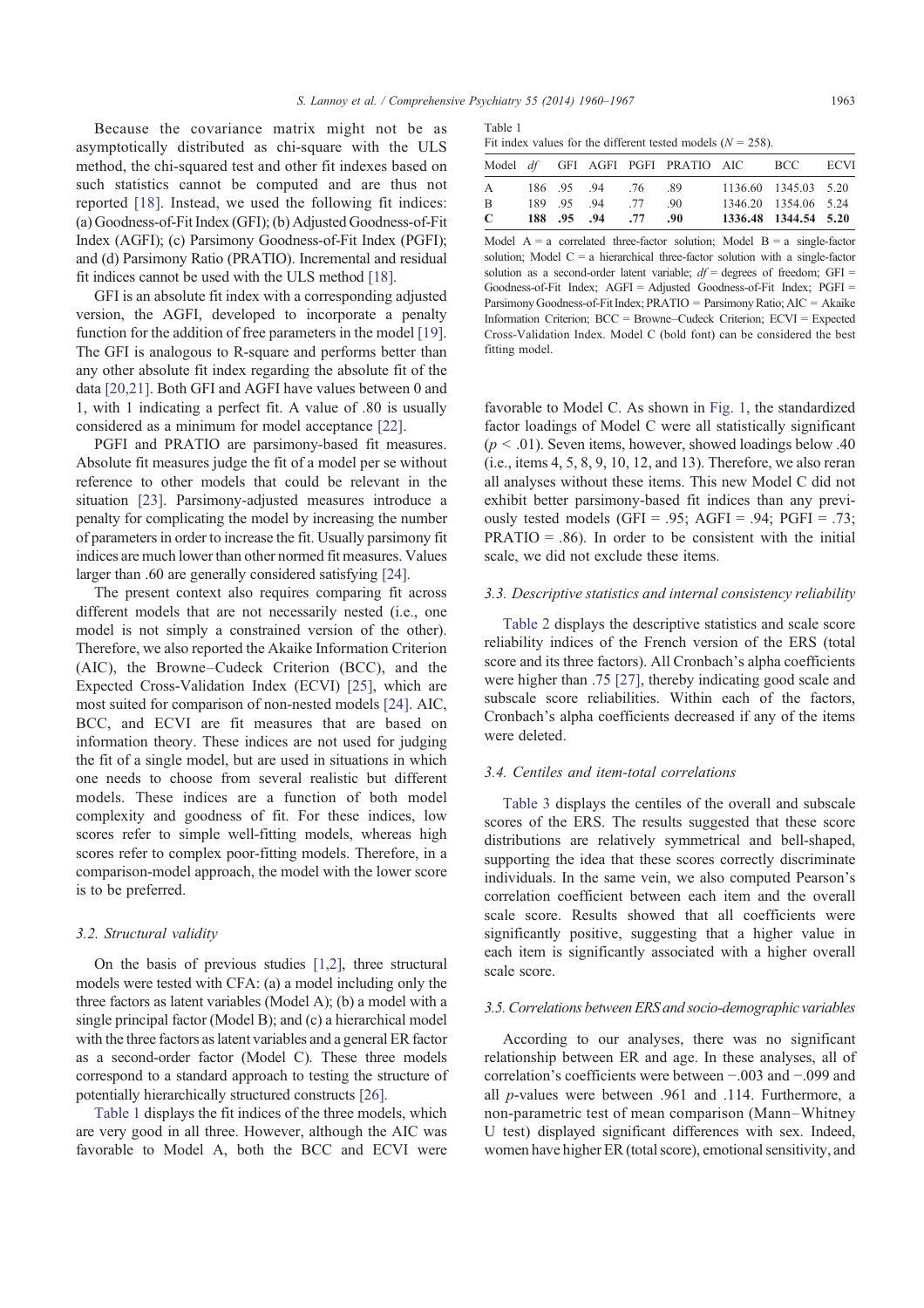

Fig. 1. Path diagram depicting the hierarchical model (Model C) of the French version of the Emotion Reactivity Scale. Note.  $*_{p}$  < .01.

emotional intensity scores than men do. There was no difference for the persistence scale.

# 3.6. Correlations between ERS and other constructs

Given the non-normality of the data, we used Spearman correlation for these analyses. Results showed several correlations between ERS and other constructs. We used the Benjamini–Hochberg procedure [28] to hold the false discovery rate at 5% for the 84 correlations. Tables 4 and 5

| Table 2                                                    |  |
|------------------------------------------------------------|--|
| Descriptive statistics and Cronbach's alpha ( $N = 258$ ). |  |

|                    | <b>Items</b> | Minimum | Maximum | M     | SD    | α   |
|--------------------|--------------|---------|---------|-------|-------|-----|
| <b>ERS</b>         | 21           |         | 82      | 35.02 | 17 14 | .94 |
| <b>ERS-Persist</b> |              |         | 16      | 7 1 1 | 347   | .75 |
| <b>ERS-Intens</b>  |              |         | 28      | 11.48 | 633   | .88 |
| ERS-Sens           | 10           |         | 40      | 16.43 | 837   | .87 |

 $M =$  mean; SD = standard deviation;  $\alpha =$  Cronbach's alphas internal reliability coefficient; ERS = Emotion Reactivity Scale; Persist = Persistence subscale of the ERS; Intens = Intensity subscale of the ERS; Sens = Sensitivity subscale of the ERS.

show the correlations between the ERS and depression, impulsivity, and emotional regulation. All ERS factors were significantly positively related to depression, and for impulsivity, all ERS factors were significantly correlated with the positive and negative urgency facets (see Table 4).

Regarding emotional regulation, we calculated two global scores, one for adaptive and one for maladaptive strategies, and also analyzed each strategy separately. As shown in

| Table 3                                                                          |  |  |
|----------------------------------------------------------------------------------|--|--|
| Centiles of the overall ERS scale and subscale score distribution ( $N = 258$ ). |  |  |

| <b>ERS</b>    | Centiles      |       |                  |       |       |       |                  |
|---------------|---------------|-------|------------------|-------|-------|-------|------------------|
|               | 5th           | 10th  | 25 <sub>th</sub> | 50th  | 75th  | 90th  | 95 <sub>th</sub> |
| Overall score | 9.95          | 15.00 | 21.75            | 33    | 45.25 | 58.10 | 69.05            |
| Sensitivity   | 4             | 6     | 10               | 15.50 | 22.   | 29.10 | 33               |
| Persistence   | $\mathcal{D}$ | 2     | 4                |       | 9     | 12    | 13               |
| Intensity     | 3             | 4     | 6                | 10    | 15    | 21    | 24               |

ERS = Emotion Reactivity Scale. A centile (or percentile) is the value of a variable below which a certain percentage of observations fall. For example, the 25th centile is the value (or score) below which 25% of observations may be found. The 25th centile is also known as the first quartile, the 50th centile as the median or second quartile, and the 75th centile as the third quartile.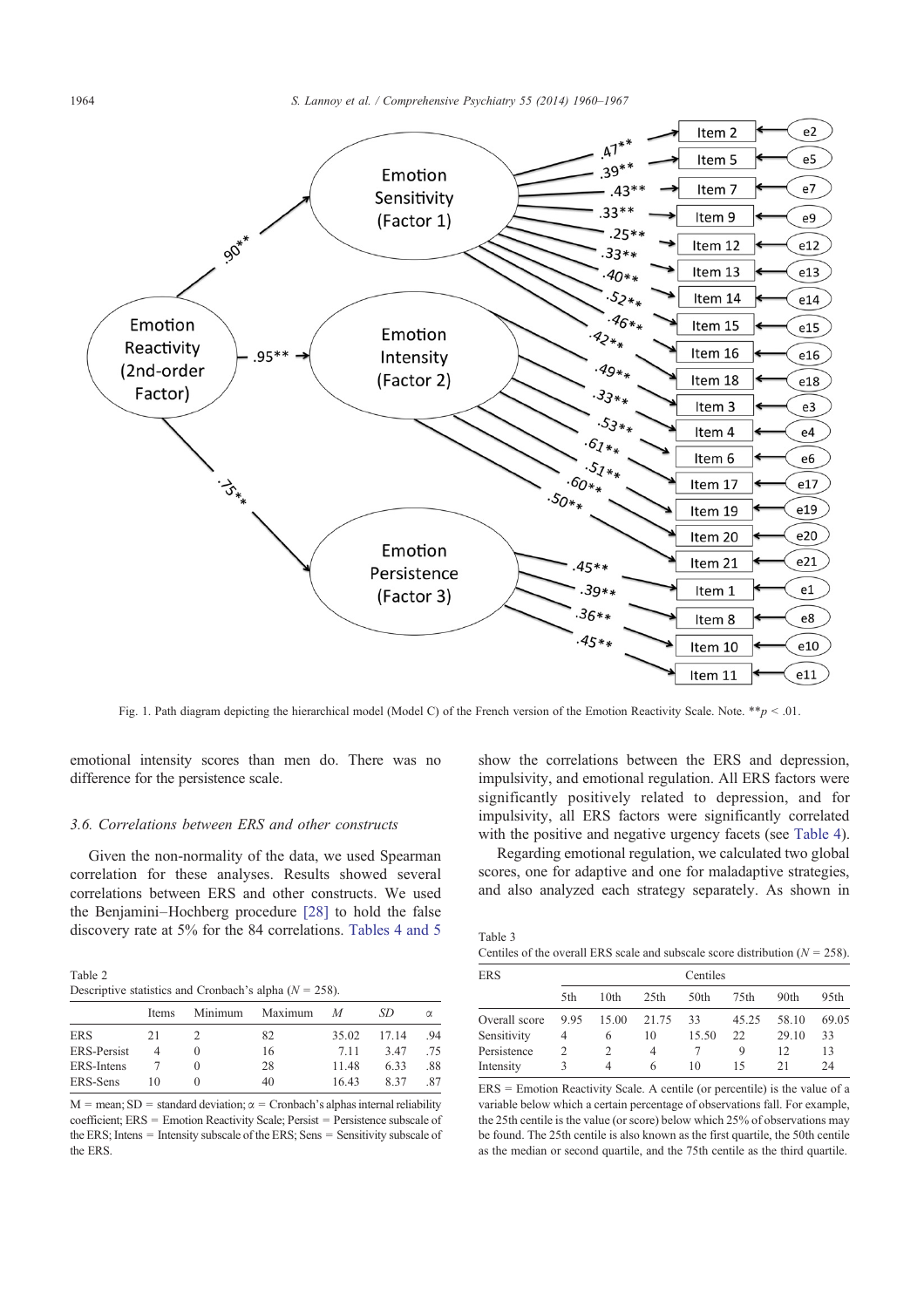Table 4 Spearman correlations between ERS and depression and impulsivity ( $N = 258$ ).

|           | <b>ERS</b> | Sensitivity | Intensity | Persistence |
|-----------|------------|-------------|-----------|-------------|
| CES-D     | $.40*$     | $.43*$      | $.35*$    | $.35*$      |
| <b>NU</b> | $.29*$     | $.27*$      | $.31*$    | $.19*$      |
| PU        | $.37*$     | $.37*$      | $.35*$    | $.31*$      |
| Pers      | .03        | .04         | .02       | .01         |
| Prem      | .10        | .12         | .11       | .01         |
| <b>SS</b> | .01        | .02         | .01       | $-.02$      |

ERS = Emotion Reactivity Scale (total score); CES-D = Center for Epidemiologic Studies Depression scale (total score). For the UPPS-P Impulsive Behavior scale:  $NU =$  negative urgency;  $PU =$  positive urgency;  $Pers =$  lack of perseverance; Prem = lack of premeditation; SS = sensation seeking.

\* Correlations significant at  $p < .05$ , corrected for multiple correlations using the false discovery procedure (Benjamini–Hochberg procedure).

Table 5, results indicated negative relationships between adaptive strategies and emotional persistence. Maladaptive strategies were positively correlated with all factors of ER. More precisely, the total ERS score was positively related to self-blame, rumination, and catastrophizing and negatively correlated with positive reappraisal. Emotional sensitivity was positively linked with self-blame, rumination, and catastrophizing and negatively linked with positive reappraisal. Emotional intensity was positively correlated with self-blame, rumination, and catastrophizing. Finally, emotional persistence was positively related to self-blame, rumination, catastrophizing, and blaming others and negatively related to positive reappraisal.

## 4. Discussion

Our goals in this study were (a) to test whether the ERS fits a hierarchical three-factor solution with a single-factor solution as a second-order latent variable for a generic construct of ER in a French-speaking community sample; and (b) to investigate whether the psychometric properties of the English version of the ERS would be replicated in a Frenchspeaking sample.

Table 5 Spearman correlations Between ERS and emotional regulation ( $N = 258$ ).

|                        | <b>ERS</b> | Sensitivity | Intensity | Persistence |
|------------------------|------------|-------------|-----------|-------------|
| Adaptive strategies    | $-.11$     | $-.12$      | $-.07$    | $-.15*$     |
| Acceptance             | .02        | .02         | .01       | .01         |
| Positive refocusing    | $-.08$     | $-.08$      | $-.04$    | $-.11$      |
| Refocus on planning    | $-.10$     | $-.12$      | $-.07$    | $-.12$      |
| Positive reappraisal   | $-15*$     | $-.17*$     | $-.10$    | $-.18*$     |
| Putting perspective    | $-.10$     | $-.11$      | $-.07$    | $-.13$      |
| Maladaptive strategies | $.46*$     | $.43*$      | $.40*$    | $.50*$      |
| Catastrophizing        | $.32*$     | $.32*$      | $.27*$    | $.33*$      |
| Rumination             | $.43*$     | $.41*$      | $.40*$    | $.45*$      |
| Self-blame             | $.32*$     | $.30*$      | $.28*$    | $.35*$      |
| Blaming others         | .13        | .11         | .10       | $.16*$      |

ERS = Emotion Reactivity Scale (total score).

\* Correlations significant at  $p < .05$ , corrected for multiple correlations using the false discovery procedure (Benjamini–Hochberg procedure).

Regarding the factor structure of the ERS, CFA revealed that both a hierarchical three-factor solution model with a single-factor solution as a second-order latent variable and a model with a sole latent factor best fit the data for a generic construct of ER. In accordance with our predictions, these findings suggest that ER can be considered as an overarching single construct that includes subdimensions. The present results corroborated previous EFA and CFA studies suggesting that a single-factor model best characterizes the data [1] and is more parsimonious [2]. For instance, in the Dutch validation, both the single- and the three-factor models best fit the data, but Claes and her colleagues preferred the more parsimonious model. In the present study, we confirmed and extended these findings by emphasizing a hierarchical model that includes both the overarching construct and its three factors, including emotional sensitivity, emotional intensity, and emotional persistence. The main consequence of this result is that either the global score or the three factors of the ERS can be used. Moreover, the present study also ensures the generalization of these findings among a more representative sample of French-speaking individuals from different European countries and of different ages. This finding provides evidence that researchers and practitioners can generalize from this measure to the concept it purports to measure, even if the language in which the instrument is administered is different.

The psychometric properties of the French version were also assessed. First, although the Cronbach's alpha coefficients tended to be moderate rather than high, good scale and subscale score reliabilities were observed. Second, discrimination analysis suggested that the overall scale score correctly discriminates individuals with a relatively symmetrical and bell-shaped distribution. Third, with respect to convergent validity, we corroborated previous findings [1,2] and found correlations between the ERS and negative affect and between the ERS and both functional and dysfunctional emotion regulation strategies. This study thus confirmed and extended previous findings regarding meaningful links between ER and emotion regulation  $[1-3]$ . At the global level, and bearing in mind that our cross-sectional design hindered us from considering causality [29], our results suggest that high ER is associated with increased use of maladaptive cognitive emotion regulation strategies (especially rumination). In contrast, ER was generally unrelated to the use of more adaptive emotion regulation strategies. Indeed, the only adaptive cognitive emotion regulation strategy that was negatively correlated with proneness to ER is positive reappraisal, and the size of this relationship is small.

We also showed that ER is related to some facets of impulsive behaviors, namely, the tendency to act rashly when faced with intense emotional context (positive and negative urgency). This result warrants further discussion and is meaningful for two main reasons. First, it has been proposed that urgency is (at least partly) underlain by a reduced ability to suppress prepotent or automatic behaviors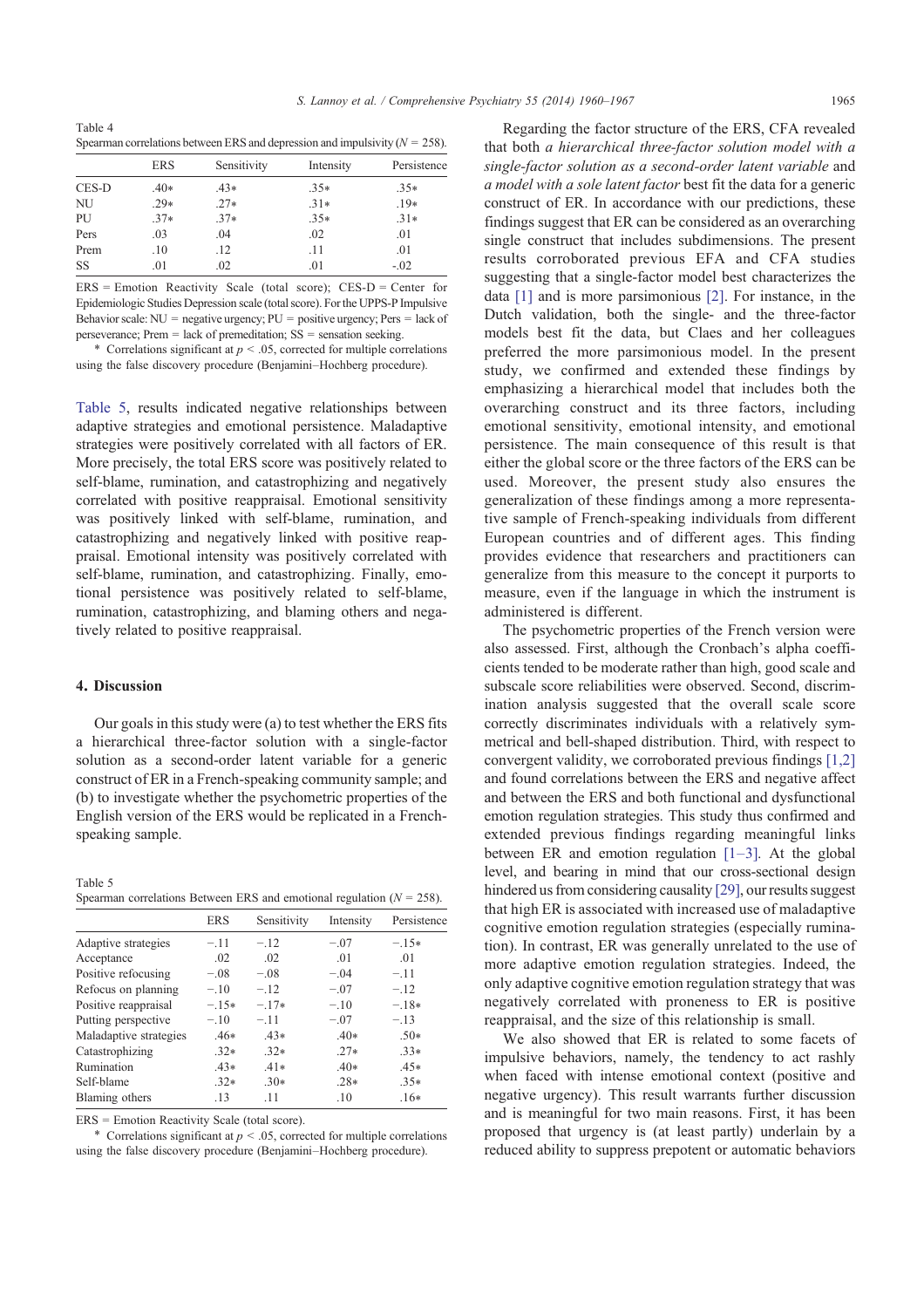[30,31]. Second, emotional arousal was shown to interfere with the efficacy of executive control, including prepotent response inhibition [7]. The correlation found between ER and urgency in the current study thus supports the view that the urgency trait may be promoted by a combination of ER and executive deficits [10].

At a fundamental level, the results of the structural modeling are consistent with the predictions of Nock and colleagues [1] regarding the existence of an overarching construct of ER that gauges the way in which an individual experiences emotions. Previous works suggested that individuals with high scores on this construct are more likely to engage in several maladaptive cognitive and behavioral processes, such as self-injurious thoughts and behaviors that prevent habituation to emotion [32]. As a consequence of these maladaptive cognitive and behavioral processes, ER persists, and individuals with emotional dysregulation continue to experience negative affect [32]. Such a functional perspective is important, as it also clearly sheds light on the clinical implications of this construct. Future research should thus examine how this overarching construct interacts with the other components of Barlow's model [32]. Najmi and colleagues [3] have already provided preliminary findings on this issue by studying self-injurious thoughts and behaviors and thought suppression  $[1-3]$ .

The present study has several limitations. First, CFA confirmed the existence of ER factors (Models A and C). However, we failed to emphasize differential relationships between these factors and other psychological constructs (e.g. cognitive emotion regulation strategies, impulsivity facets). Indeed, we used the Meng coefficient [33] to compare correlations and results showed that there was no significant difference in the correlations' analyses. To our view, this could be due to the nature of the external measures selected. It would be thus important to consider in future studies the relationships between ERS factors and others questionnaires such as the BIS/BAS scale [34], Affect Intensity Measure [35], Trait Meta-Mood Scale [36]. Second, in this study, participants were recruited in a community sample and not in a clinical sample. A validation of the French ERS in a clinical population would be important in future studies and could allow to observe a larger effect size. For instance, ERS could be tested in people who have emotional disorders (anxiety, depression) or who have addictive behaviors (in link with the constructs of emotional regulation and impulsivity). Third, it would have been interesting to have data of factorial invariance across sex, but the distribution of the present sample did not allow us to test it (202 women for 56 men). This would have permitted the examination of equivalence between scores on each subsample in order to improve the degree of generalization. Future studies should further explore this issue. Fourth, seven items showed loadings below .40 (items 4, 5, 8, 9, 10, 12, and 13). Although our complementary analyses suggested that the removal of these items did not change the fit indices of the factor solution, future studies are needed to ensure that these items do not weaken the psychometric properties of the scale. Fifth, the sample of participants in this study is self-selected, which can prevent the generalization of the study's results to the entire population. Indeed, some studies [37,38] showed a selfselection bias in this kind of procedure. Finally, we assessed construct validity only with self-report measures. Future studies could examine the associations between responses on the ERS and non-self-report indices, for examples by multimodal assessment as it was done in recent studies of emotional assessment [39,40].

## 5. Conclusions

The French version of the ERS provides a valid measure of emotional reactivity. CFA replicated the model implied by Nock and colleagues [1]. Good scale reliability and concurrent validity were also observed.

## Acknowledgment

This work was supported by a post-doctoral grant (FC 78142) from the Belgian National Fund for Scientific Research awarded to Alexandre Heeren. This funding did not exert any editorial direction or censorship on any part of this manuscript.

#### **References**

- [1] Nock MK, Wedig MM, Holmberg EB, Hooley JM. The Emotion Reactivity Scale: development, evaluation, and relation to self-injurious thoughts and behaviors. Behav Ther 2010;39:107-16.
- [2] Claes L, Smits D, Bijttebier P. The Dutch version of the Emotion Reactivity Scale: validation and relation with various behaviors in a sample of high school students. Eur J Psychol Assess 2013;1:1-7.
- [3] Najmi S, Wegner DM, Nock MK. Thought suppression and selfinjurious thoughts and behaviors. Behav Res Ther 2007;45:1957-65.
- [4] Franklin JC, Lee KM, Puzia ME, Prinstein MJ. Recent and frequent nonsuicidal self-injury is associated with diminished implicit and explicit aversion toward self-cutting stimuli. Clin Psychol Sci 2014;2:306-18.
- [5] Glenn CR, Blumenthal TD, Klonsky ED, Hajcak G. Emotional reactivity in nonsuicidal self-injury: divergence between self-report and startle measures. Int J Psychophysiol 2011;80:166-70.
- [6] Pessoa L. How do emotion and motivation direct executive control? Trends Cogn Sci 2008;13:160-6.
- [7] Verbruggen F, De Houwer J. Do emotional stimuli interfere with response inhibition? Evidence from the stop signal paradigm. Cogn Emotion 2007;21:391-403.
- [8] Jermann F, Van der Linden M, d' Acremont M, Zermatten A. Cognitive Emotion Regulation Questionnaire (CERQ). Eur J Psychol Assess 2006;22:126-31.
- [9] Cyders MA, Smith GT. Emotion-based dispositions to rash action: positive and negative urgency. Psychol Bull 2006;134:807-28.
- [10] Billieux J, Gay P, Rochat L, Van der Linden M. The role of urgency and its underlying psychological mechanisms in problematic behaviours. Behav Res Ther 2010;48:1085-96.
- [11] Morin AJS, Moullec G, Maïano C, Layet L, Just JL, Ninot G. Psychometric properties of the Center for Epidemiologic Studies Depression Scale (CES-D) in French clinical and nonclinical adults. Rev Epidemiol Sante Publique 2010;59:327-40.